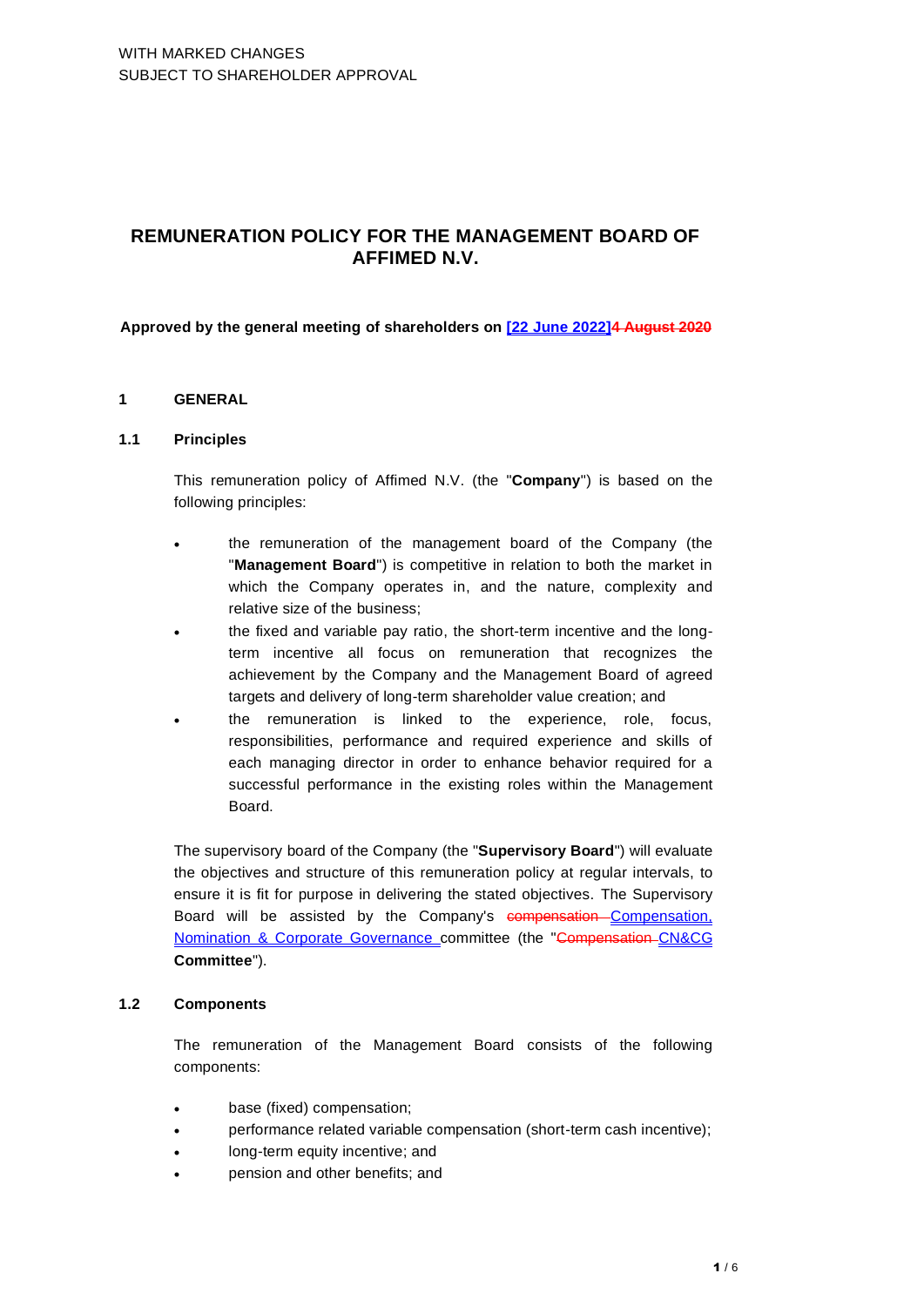severance pay and benefits.

## **2 OBJECTIVES REMUNERATION POLICY**

The Company holds the view that its remuneration policy for the Management Board should serve the following objectives:

- reflect the interests of all stakeholders:
- attract and retain managing directors that have the talent and skills to develop and expand the Company's business;
- link rewards to creating shareholder value;
- relate the variable income component to a performance that reinforces the Company's business strategy;
- avoid inappropriate risks; and
- create long-term value and enhance the sustainable development of the Company.

#### **3 BASE SALARIES**

The base salaries of the managing directors are based on a function-related salary system and are in line with market developments.

Each year, the Supervisory Board reviews the annual base salaries for managing directors and considers whether to adjust base salary levels.

The Supervisory Board considers the compensation of executives with comparable qualifications, experience and responsibilities at companies in similar businesses of comparable complexity, size and success. The Supervisory Board also considers the historic salary levels of the individual and the nature of the individual's responsibilities.

Managing directors will be reimbursed for their expenses and may be granted an expenditure compensation.

# **4 VARIABLE COMPENSATION (SHORT TERM INCENTIVE)**

#### **4.1 Objective**

The objective of this short term variable compensation is to incentivize the Management Board to achieve annual targets and objectives that are related to the short-term focus of the Company.

#### **4.2 Targets**

Payment of the variable compensation is dependent on the achievement of annual targets and objectives set by the Supervisory Board based on a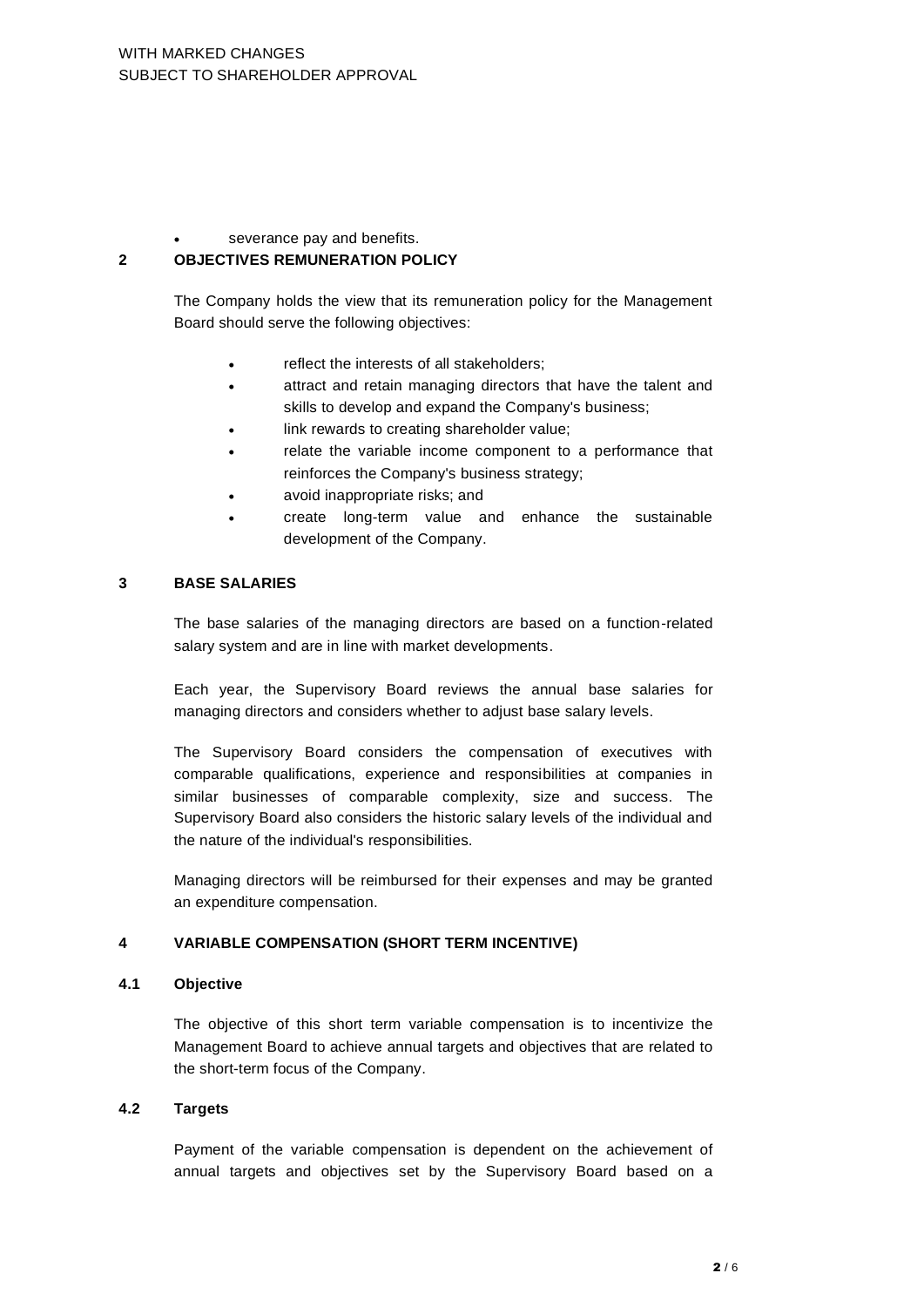proposal of the CN&CGCompensation Committee. The targets and objectives include strategic, financial and operational performance of the Company.

Further details on the performance targets cannot be disclosed as this regards commercially sensitive information. In addition, such information may qualify as guidance on financial performance, which may lead to the obligation to provide trading updates, where such need would otherwise not exist.

#### **4.3 Size of variable compensation**

The annual cash bonus to be granted to an individual managing director shall not exceed 100% of such managing director's annual gross base salary. The Supervisory Board, on the proposal of the CN&CGCompensation Committee, will establish a bonus plan for Managing Directors that provides for target bonus levels and other provisions relating to the award and payment of cash bonuses within the framework of this compensation policy.

# **4.4 Additional bonus payments**

Subject to the limitation of Clause 4.3, above, the Supervisory Board may decide, based on a proposal of the CN&CG Committee which is justified by the financial results and performance of the Company, to increase the cash bonus payable to an individual managing director for any given year in case of exceptional achievements of that managing director, provided, that such increased bonus should not result in a significant discrepancy between the size of the bonus and the respective results and performance of the Company.

Notwithstanding clause 4.3., above, the Supervisory Board may decide, upon a proposal of the Compensation Committee, to increase the cash bonus payable to an individual managing director for any given year in case of exceptional achievements of that managing director.

## **5 LONG-TERM EQUITY INCENTIVE**

# **5.1 Objective**

The objective of the long term equity incentives is to provide a retention tool for the managing directors and to align the long term interests of the managing directors and those of the Company and its shareholders.

Furthermore, by granting a long term incentive in the form of equity, the managing directors can participate directly in the growth of the value of the Company to which they contribute.

## **5.2 Targets**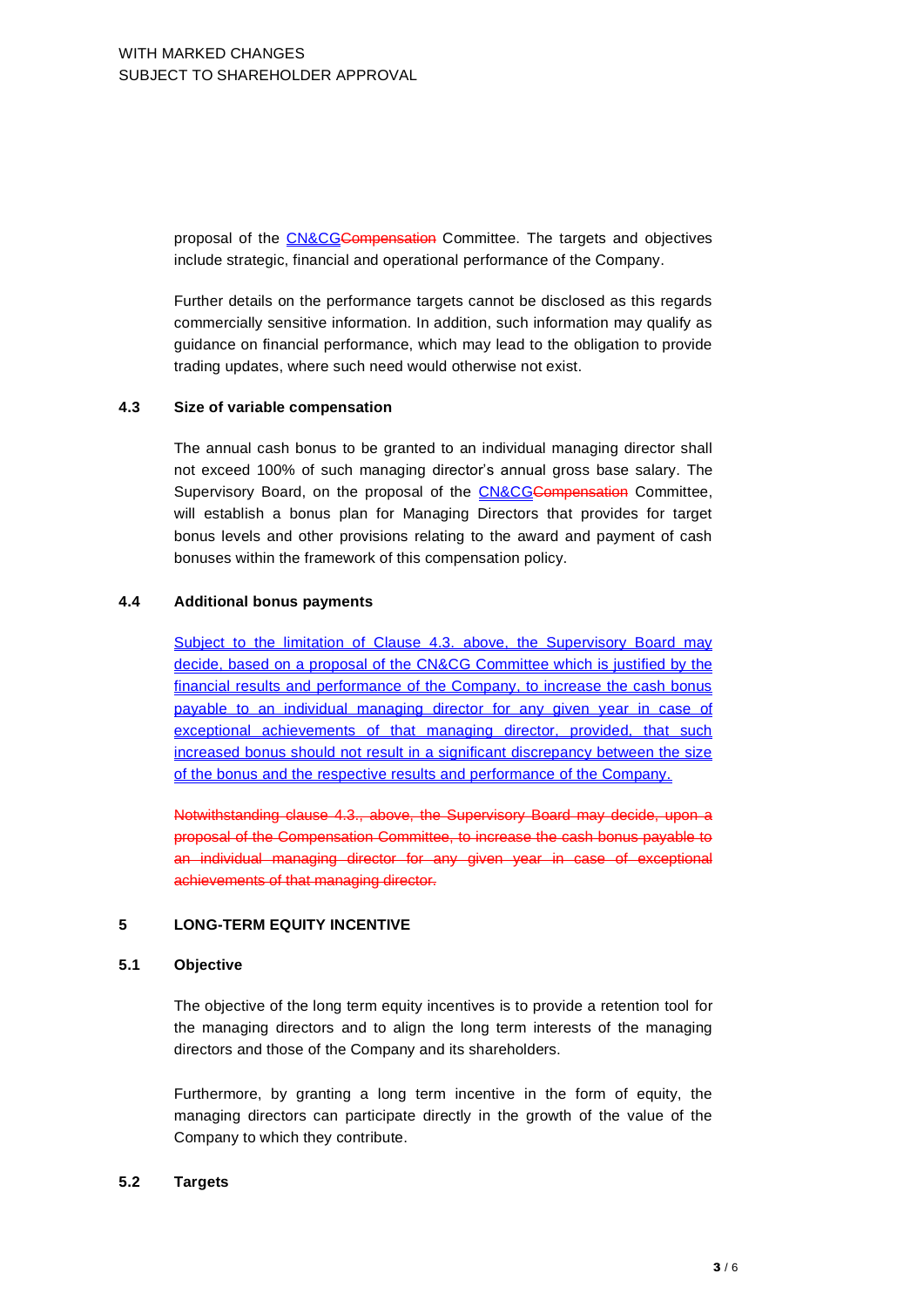The amount of equity awarded to the managing directors will be determined by the Supervisory Board based on the proposal of the CN&CGCompensation Committee, taking into account market levels and Company-specific circumstances with the intent of creating sustainable long-term shareholder returns.

#### **5.3 Grant of equity awards**

The Supervisory Board, based on a proposal of the CN&CGCompensation Committee, may grant equity awards within the framework approved by the Company's shareholders in the Company's equity incentive plan.

The shares that may be allocated may be authorized and unissued shares, shares held in treasury or shares purchased on the open market or by private purchase.

The terms of the equity awards will be established in grant agreements that are consistent with the provisions of the stock option plan approved by the general meeting of shareholders.

# **6 ADJUSTMENT**

If one of the variable remuneration components as described above would, in the opinion of the Supervisory Board, produce an unfair result due to extraordinary circumstances occurring during the performance period, the Supervisory Board has the power to adjust the value either downwards or upwards.

The Supervisory Board may also recover from the member of the Management Board any variable remuneration awarded on the basis of incorrect financial or other data.

# **7 REMUNERATION IN THE EVENT OF DISMISSAL**

In the event of a dismissal of a managing director by the Company without urgent cause, the termination of his or her services agreement by a managing director for urgent cause, or the expiration of the contract term without renewal, the Company may pay severance compensation in accordance with the terms of the applicable services agreement. The severance compensation shall be in line with relevant market practices, and shall not exceed 100% of the managing director's annual base salary, increased with the average variable compensation as referred to in Clause 4 (the "**STI Variable Compensation**") over the last full three (3) years, or if the term of office of the managing director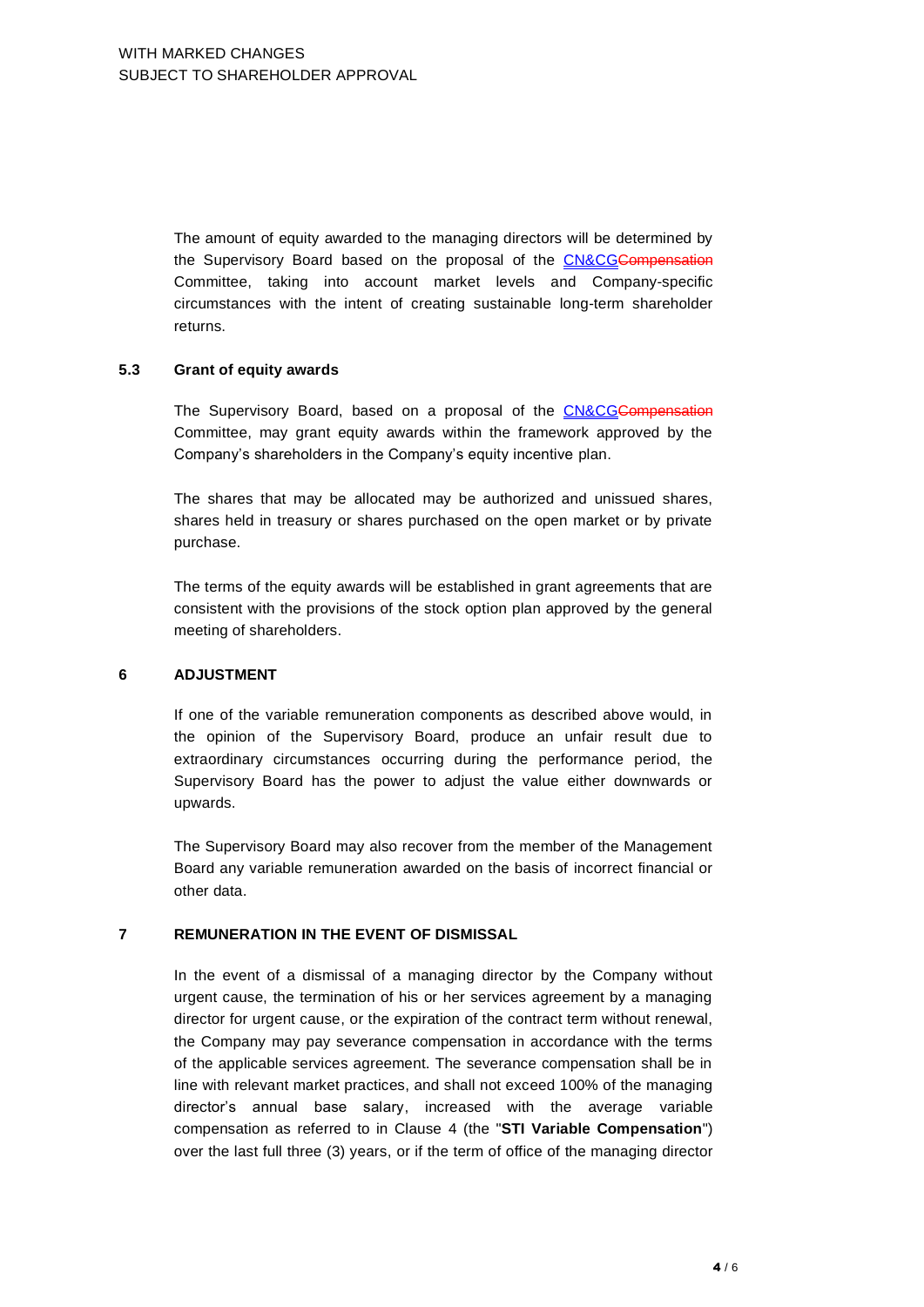is shorter than three (3) years, the average received STI Variable Compensation over the shorter period.

For a dismissal within six months after a change of control over the Company, the severance compensation shall not exceed 200% of the managing director's annual base salary, increased with the STI Variable Compensation over the last full three (3) years, or if the term of office of the managing director is shorter than three (3) years, the average received STI Variable Compensation over the shorter period.

Severance benefits may also include outplacement services and continuation of insurance and other benefits that have been paid or made available to the managing director prior to the termination of service.

The specific terms of the severance package of a managing director will be established in his or her services agreement within the framework provided in this compensation policy.

#### **8 CHANGE OF CONTROL**

In the event of a change of control of the Company, the managing directors may receive certain additional compensation or benefits, including the full acceleration of equity awards during a period commencing six (6) months prior to and ending two (2) years after a change of control of the Company occurs or has occurred.

# **9 RESTRICTIVE COVENANTS**

Managing directors will be bound by customary post-termination restrictive covenants in accordance with the terms of the applicable services agreement, including, in any event, non-competition and non-solicitation covenants as determined by the Supervisory Board.

Non-competition and non-solicitation covenants will be subject to an adequate penalty clause, with the Company, in the case of any breach of such restrictive covenant, being entitled to an adequate penalty without prejudice to the Company's right to claim damages in addition to any penalty forfeited by the managing director.

# **910 PENSION AND OTHER BENEFITS**

#### **9.110.1 Pensions**

Pension provisions provided to managing directors are based upon customary and/or government sponsored pension schemes.